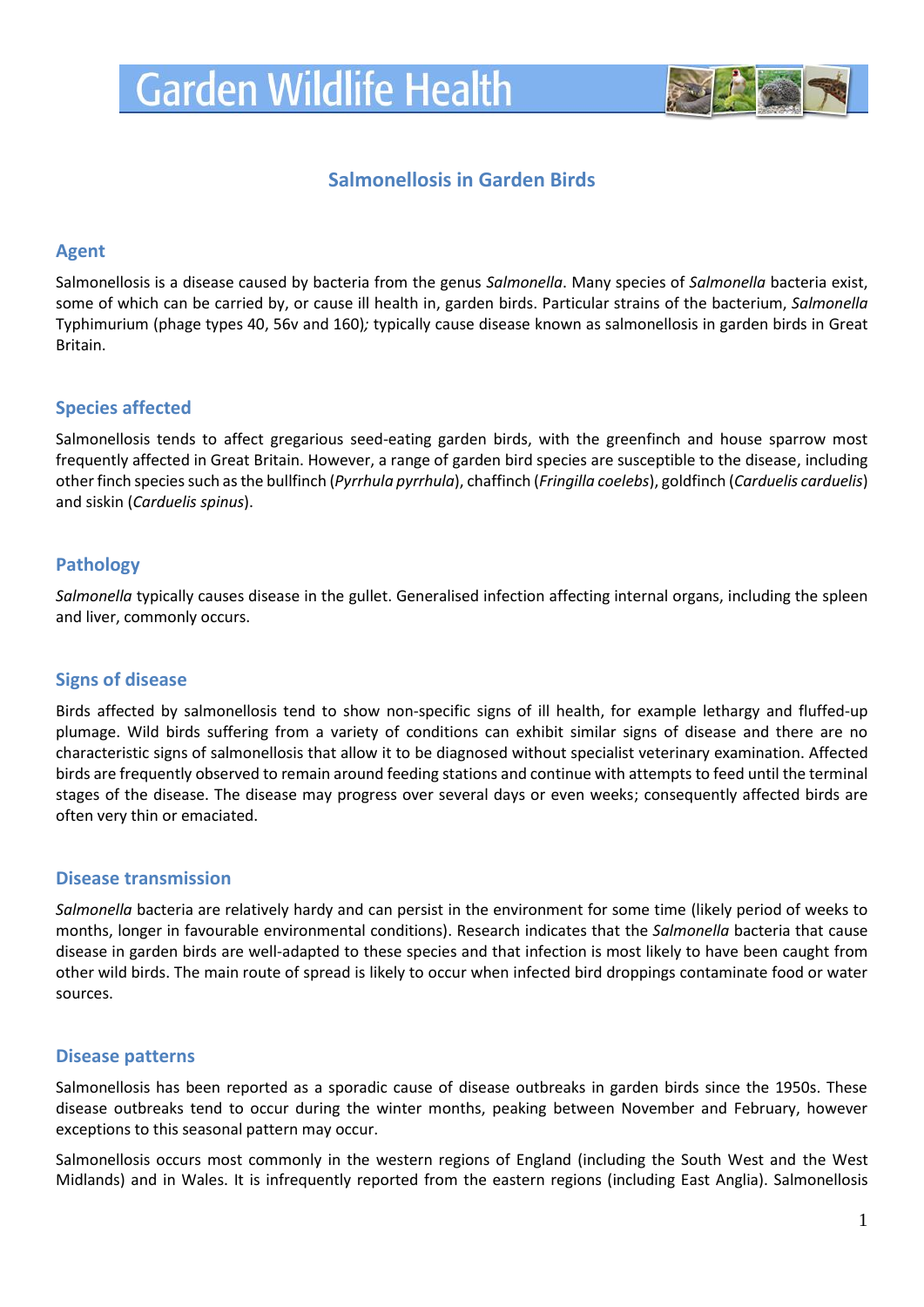incidents also occur in Scotland and surveillance indicates that finches are most commonly affected in northern Scotland and house sparrows in southern Scotland. The reasons for variation in the geographical distribution of salmonellosis incidents in Great Britain are unclear.

Long-term monitoring has revealed that the patterns of garden bird salmonellosis are more complex than previously appreciated. The absolute number of salmonellosis outbreaks varies between years, and has reduced significantly in recent years (since 2008). The *Salmonella* Typhimurium phage types responsible for the disease outbreaks also change over time and space.

# **Risk to human and domestic animal health**

Garden birds in the UK may carry *Salmonella* bacteria and other disease-causing agents (for example *Campylobacter, Chlamydia psittaci* and *[Escherichia albertii](http://www.gardenwildlifehealth.org/files/2013/06/Garden-bird-Escherichia-albertii-factsheet_GWH.pdf)*) that can affect people and pets.

The strains of *Salmonella* Typhimurium that affect wild birds have the potential to affect humans. However, this risk is small and should be kept in proportion: only 0.2% of all *Salmonella* isolates from humans in England and Wales over the period 2000-2010 were those typically associated with wild birds.

We therefore recommend following sensible hygiene precautions as a routine measure when feeding garden birds and handling bird feeders and tables. Following these rules will help avoid the risk of any infection transmitting to people and help safeguard the birds in your garden against disease.

- Clean and disinfect feeders/ feeding sites regularly. Suitable disinfectants that can be used include a weak solution of domestic bleach (5% sodium hypochlorite) and other specially-designed commercial products (See *Further information*). Always rinse thoroughly and air-dry feeders before re-use.
- Brushes and cleaning equipment for bird feeders, tables and baths should not be used for other purposes and should not be brought into the house, but be kept and used outside and away from food preparation areas.
- Wear rubber gloves when cleaning feeders and thoroughly wash hands and forearms afterwards with soap and water, especially before eating or drinking. Avoid handling sick or dead birds directly. For instance, use disposable gloves or pick the bird up through an inverted plastic bag.

If you suspect you might have contracted *Salmonella* infection, you should seek medical advice.

The strains of *Salmonella* Typhimurium that affect wild birds have the potential to affect domestic animals (*e.g.* cats that predate birds) and livestock. Members of the public who have outdoor cats that become sick around the same time that sick and dead garden birds are observed are recommended to share this information with their veterinary surgeon.

# **Diagnosis**

Diagnosis of salmonellosis in garden birds relies on post-mortem examination. The signs of the disease at post mortem are fairly characteristic and additional laboratory tests are used to confirm the diagnosis of the disease.

If you wish to report finding dead garden birds, or signs of disease in garden birds, please visit **[www.gardenwildlifehealth.org](http://www.gardenwildlifehealth.org/)**. Alternatively, if you have further queries or have no internet access, please call the **Garden Wildlife Health** vets on **0207 449 6685.**

# **Control**

Whilst medicines are available for the treatment of salmonellosis in captive birds, effective and targeted dosing of free-living birds is not possible.

Where a problem with salmonellosis exists, general measures for control of disease in wild bird populations should be adopted: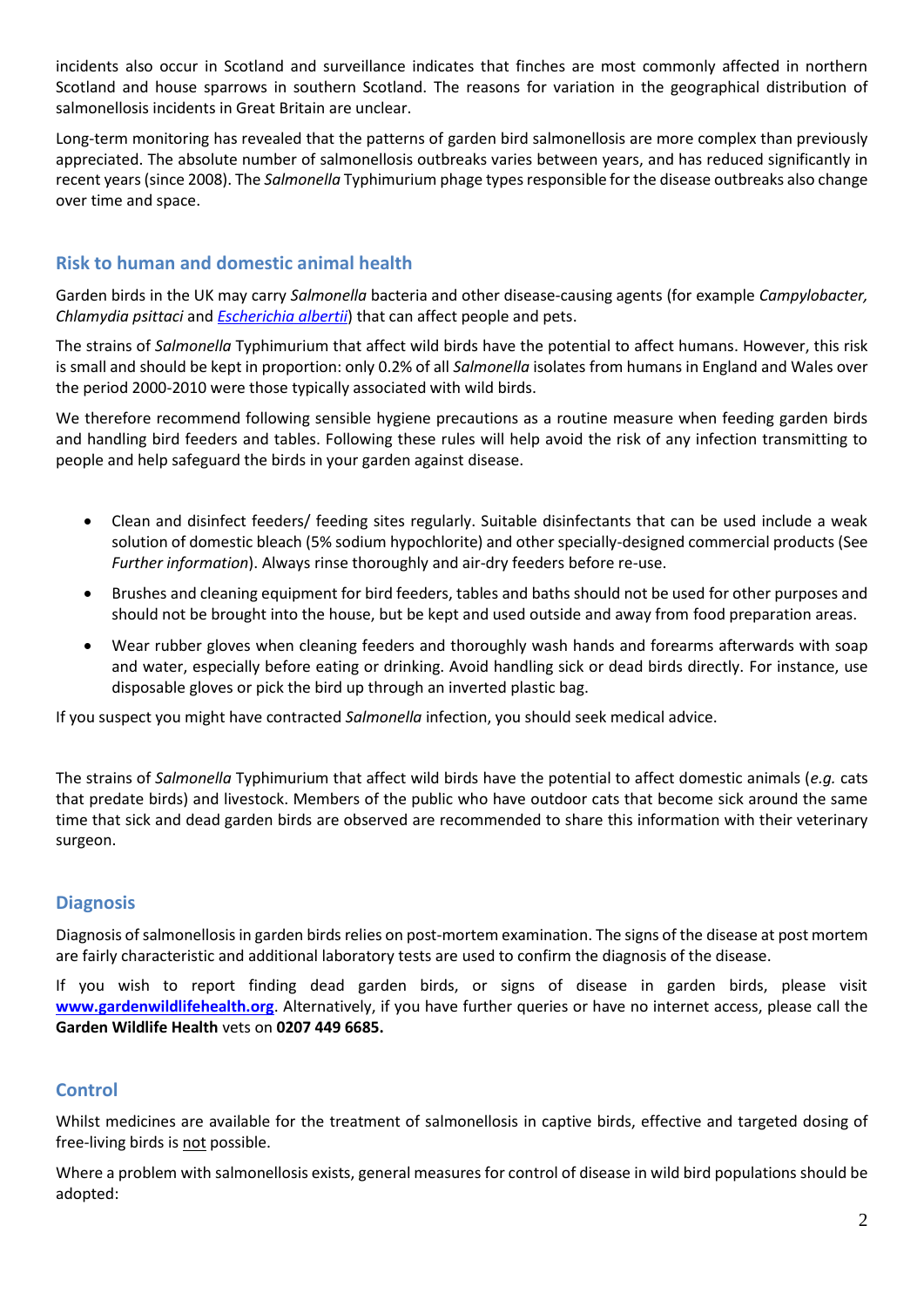- Since the infection is spread when infected droppings contaminate food or water sources, ensure optimal hygiene at garden bird feeding stations, including disinfection (as described above).
- Ensure that water provided for garden birds is fresh and clean on a daily basis.
- Feeding stations (such as bird tables and hanging feeders) encourage birds to congregate, sometimes in large densities, thereby increasing the potential for disease to spread between individuals when outbreaks occur. **If many birds in your garden are affected, we recommend that you consider significantly reducing the amount you feed, or stop feeding for a period (2-4 weeks).** The reason for this is to encourage birds to disperse, thereby minimising the chances of new birds becoming infected at the feeding station. Gradually reintroduce feeding, whilst continuing to monitor for further signs of ill health (See *Further information*).

#### **Prevention**

Following best practice for feeding garden birds is recommended to help control and prevent transmission of disease at feeding stations all year round (See *Further information*):

- Routine good table hygiene. Clean away uneaten food and droppings before putting out fresh food and disinfect feeders/ feeding sites on a regular basis.
- Provision of clean and fresh drinking water on a daily basis.
- Provision of fresh food from accredited sources.
- Rotate positions of feeders in the garden to avoid build-up of contamination in any one area and pay particular attention to clearing food remains that fall on the ground.

#### **Further information**

Best feeding practices should be followed at all times to help ensure that the birds visiting your garden remain healthy. More information can be found on the Garden Wildlife Health website [www.gardenwildlifehealth.org.](http://www.gardenwildlifehealth.org/) (email: [gwh@zsl.org,](mailto:gwh@zsl.org) telephone: 0207 449 6685).

#### **Scientific publications**

Hughes, L.A., Shopland, S., Wigley, P., Bradon, H., Leatherbarrow, A.H., Williams, N.J., Bennett, M., de Pinna, E., Lawson, B., Cunningham, A.A. and Chantrey, J. (2008) Characterisation of *Salmonella enterica* serotype Typhimurium isolates from wild birds in northern England from 2005-2006. *BMC Veterinary Research* **4**. [doi: 10.1186/1746-6148-4-](http://www.ncbi.nlm.nih.gov/pubmed/18230128) [4.](http://www.ncbi.nlm.nih.gov/pubmed/18230128)

Lawson, B., Howard, T., Kirkwood, J.K., Macgregor, S.K., Perkins, M., Robinson, R.A., Ward, L.W., Cunningham, A.A. (2010) The epidemiology of salmonellosis in garden birds in England and Wales, 1993 to 2003. *EcoHealth* **7(3)**: 294- 306. [doi: 10.1007/s10393-010-0349-3.](http://www.ncbi.nlm.nih.gov/pubmed/20945078)

Pennycott TW, Mather HA, Bennett G, Foster G (2010) Salmonellosis in garden birds in Scotland, 1995 to 2008: geographic region, *Salmonella enterica* phage type and bird species. *Veterinary Record* **166:** 419-421. [doi:](http://www.ncbi.nlm.nih.gov/pubmed/20364008)  [10.1136/vr.b4761.](http://www.ncbi.nlm.nih.gov/pubmed/20364008)

Lawson, B., Hughes, L.A., Peters, T., de Pinna, E., John, S.K., Macgregor, S.K. and Cunningham, A.A. (2011) Pulsed-field gel electrophoresis supports the presence of host-adapted *Salmonella enterica* subsp. *enterica* Serovar Typhimurium strains in the British garden bird population. *Applied and Environmental Microbiology* **77(22)**: 8139-8144. [doi:](http://www.ncbi.nlm.nih.gov/pubmed/21948838)  [10.1128/AEM.00131-11.](http://www.ncbi.nlm.nih.gov/pubmed/21948838)

Horton RA, Wu G, Speed K, Kidd S, Davies R, Coldham NG, Duff JP (2013) Wild birds carry similar Salmonella *enterica* serovar Typhimurium strains to those found in domestic animals and livestock. *Research in Veterinary Science* **95**(1): 45–48: 10.1016/j.rvsc.2013.02.008.